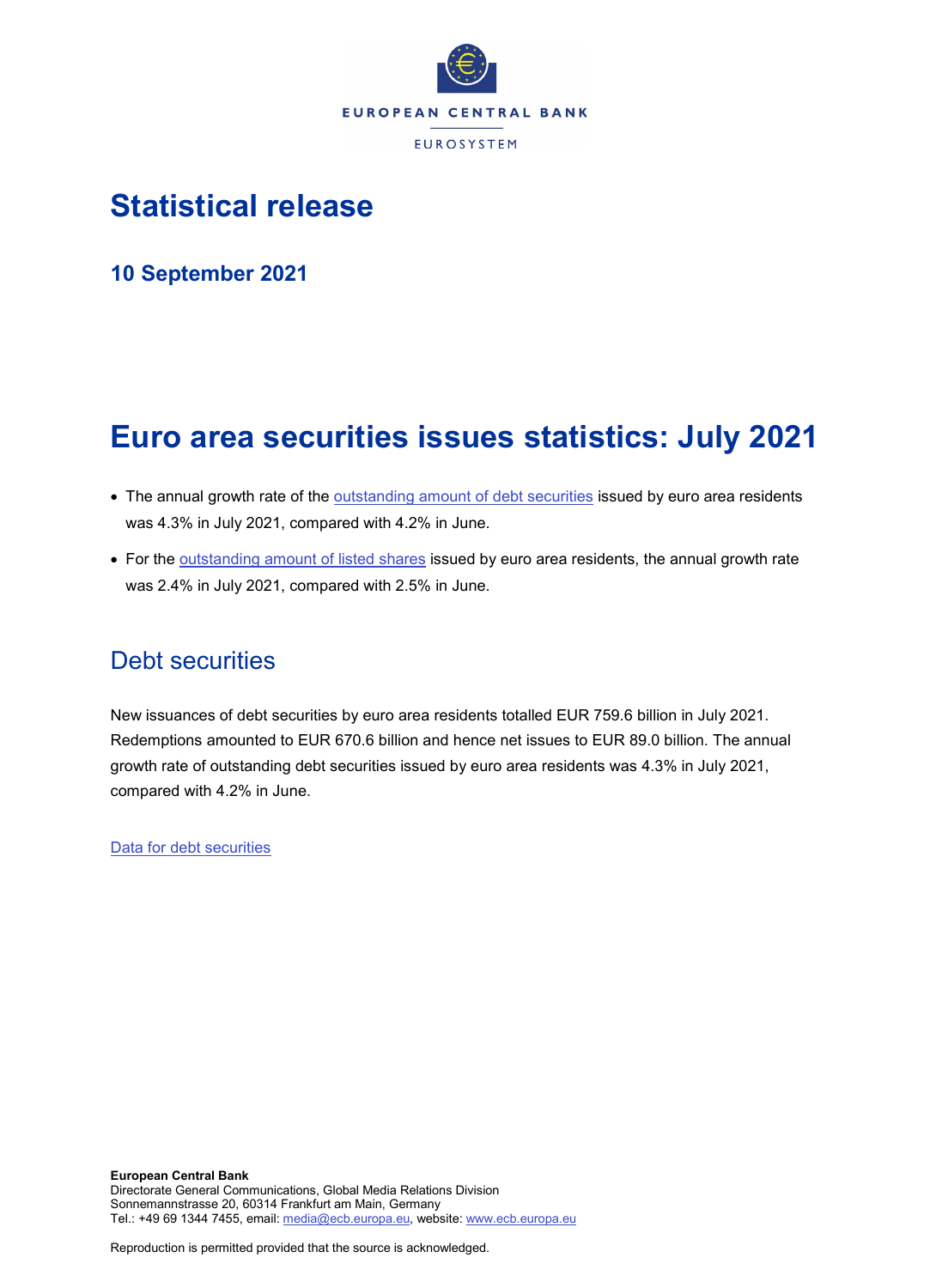### **Chart 1**

#### Debt securities issued by euro area residents



# Breakdown by maturity

The annual rate of change of outstanding short-term debt securities decreased from -8.1% in June 2021 to -8.9% in July. For long-term debt securities, the annual growth rate was 5.6% in July 2021, compared with 5.5% in June. The annual growth rate of outstanding fixed rate long-term debt securities was 6.2% in July 2021, compared with 6.1% in June. The annual rate of change of outstanding variable rate long-term debt securities increased from 0.0% in June 2021 to 0.4% in July.

## [Data for breakdown by maturity](http://sdw.ecb.europa.eu/browseSelection.do?type=series&q=SEC.M.I8.1000.F33100.N.I.Z01.A.Z%2c+SEC.M.I8.1000.F33200.N.I.Z01.A.Z%2c+SEC.M.I8.1000.F33201.N.I.Z01.A.Z%2c+SEC.M.I8.1000.F33202.N.I.Z01.A.Z&node=SEARCHRESULTS&ec=&oc=&rc=&cv=&pb=&dc=&df=)

# Breakdown by sector

As regards the sectoral breakdown, the annual growth rate of outstanding debt securities issued by non-financial corporations decreased from 4.2% in June 2021 to 3.8% in July. For the monetary financial institutions (MFIs) sector, this rate of change increased from -0.4% in June 2021 to 0.3% in July. The annual growth rate of outstanding debt securities issued by financial corporations other than MFIs increased from 3.1% in June 2021 to 3.8% in July. For the general government, this growth rate decreased from 6.9% in June 2021 to 6.5% in July.

#### **European Central Bank**

Directorate General Communications, Global Media Relations Division Sonnemannstrasse 20, 60314 Frankfurt am Main, Germany Tel.: +49 69 1344 7455, email[: media@ecb.europa.eu,](mailto:media@ecb.europa.eu) website: www.ecb.europa.eu

Reproduction is permitted provided that the source is acknowledged.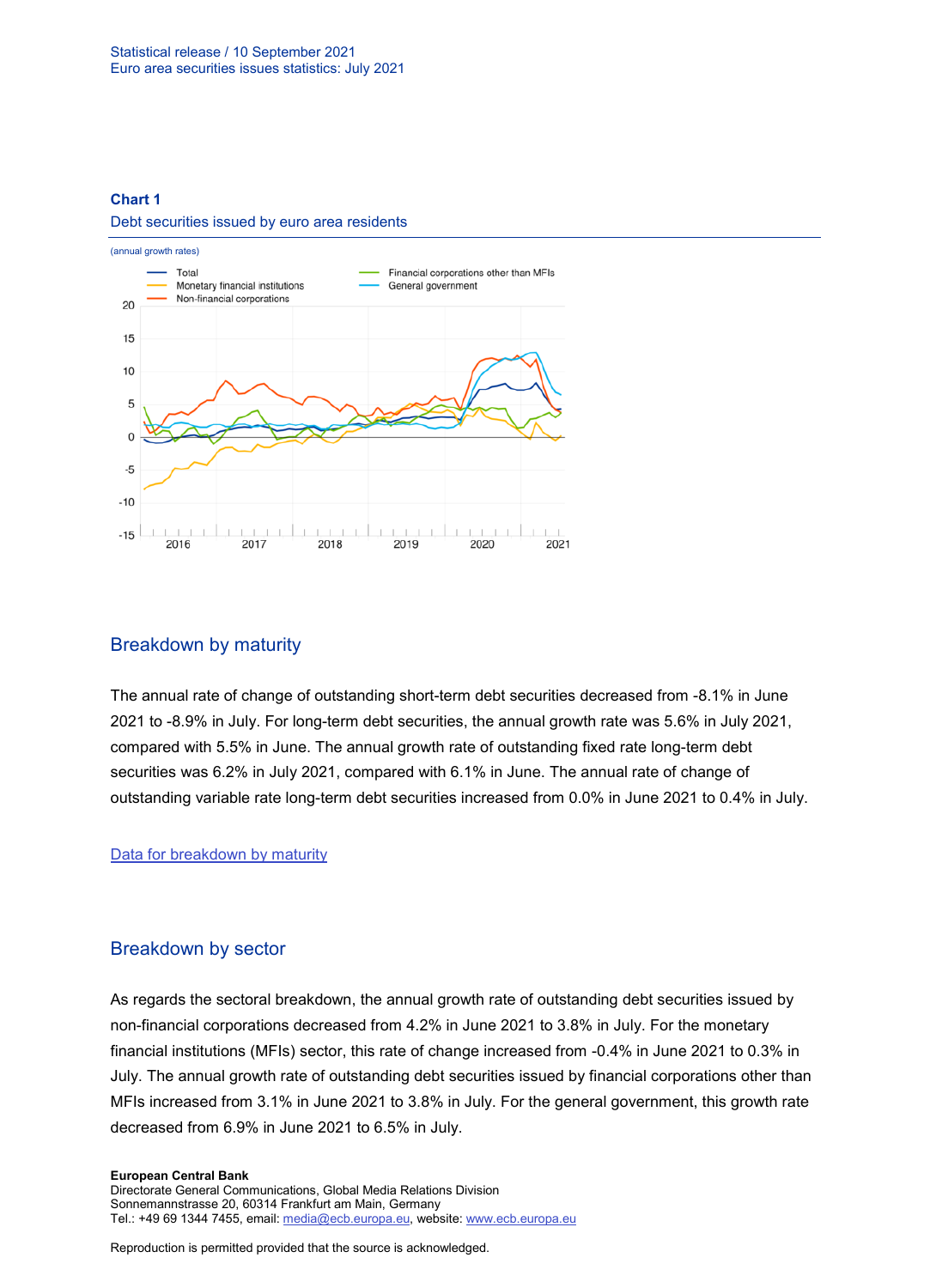The annual rate of change of outstanding short-term debt securities issued by MFIs was -8.6% in July 2021, compared with -9.9% in June. The annual growth rate of outstanding long-term debt securities issued by MFIs increased from 0.9% in June 2021 to 1.4% in July.

[Data for breakdown by sector](http://sdw.ecb.europa.eu/browseSelection.do?type=series&q=SEC.M.I8.1100.F33000.N.I.Z01.A.Z%2cSEC.M.I8.1220.F33000.N.I.Z01.A.Z%2cSEC.M.I8.1235.F33000.N.I.Z01.A.Z%2cSEC.M.I8.1300.F33000.N.I.Z01.A.Z%2cSEC.M.I8.1220.F33100.N.I.Z01.A.Z%2cSEC.M.I8.1220.F33200.N.I.Z01.A.Z&node=SEARCHRESULTS&ec=&oc=&rc=&cv=&pb=&dc=&df=)

# Breakdown by currency

Concerning the currency breakdown, the annual growth rate of outstanding euro-denominated debt securities was 5.0% in July 2021, unchanged from June. For debt securities denominated in other currencies, this rate of change increased from -0.4% in June 2021 to 0.2% in July.

[Data for breakdown by currency](http://sdw.ecb.europa.eu/browseSelection.do?type=series&q=SEC.M.I8.1000.F33000.N.I.EUR.A.Z%2cSEC.M.I8.1000.F33000.N.I.Z06.A.Z&node=SEARCHRESULTS&ec=&oc=&rc=&cv=&pb=&dc=&df=)

# Listed shares

New issuances of listed shares by euro area residents totalled EUR 6.6 billion in July 2021. Redemptions amounted to EUR 4.4 billion and hence net issues to EUR 2.1 billion. The annual growth rate of the outstanding amount of listed shares issued by euro area residents (excluding valuation changes) was 2.4% in July 2021, compared with 2.5% in June. The annual growth rate of listed shares issued by non-financial corporations was 1.7% in July 2021, unchanged from June. For MFIs, the corresponding growth rate was 1.8% in July 2021, also unchanged from June. For financial corporations other than MFIs, this growth rate was 6.5% in July 2021, compared with 6.4% in June.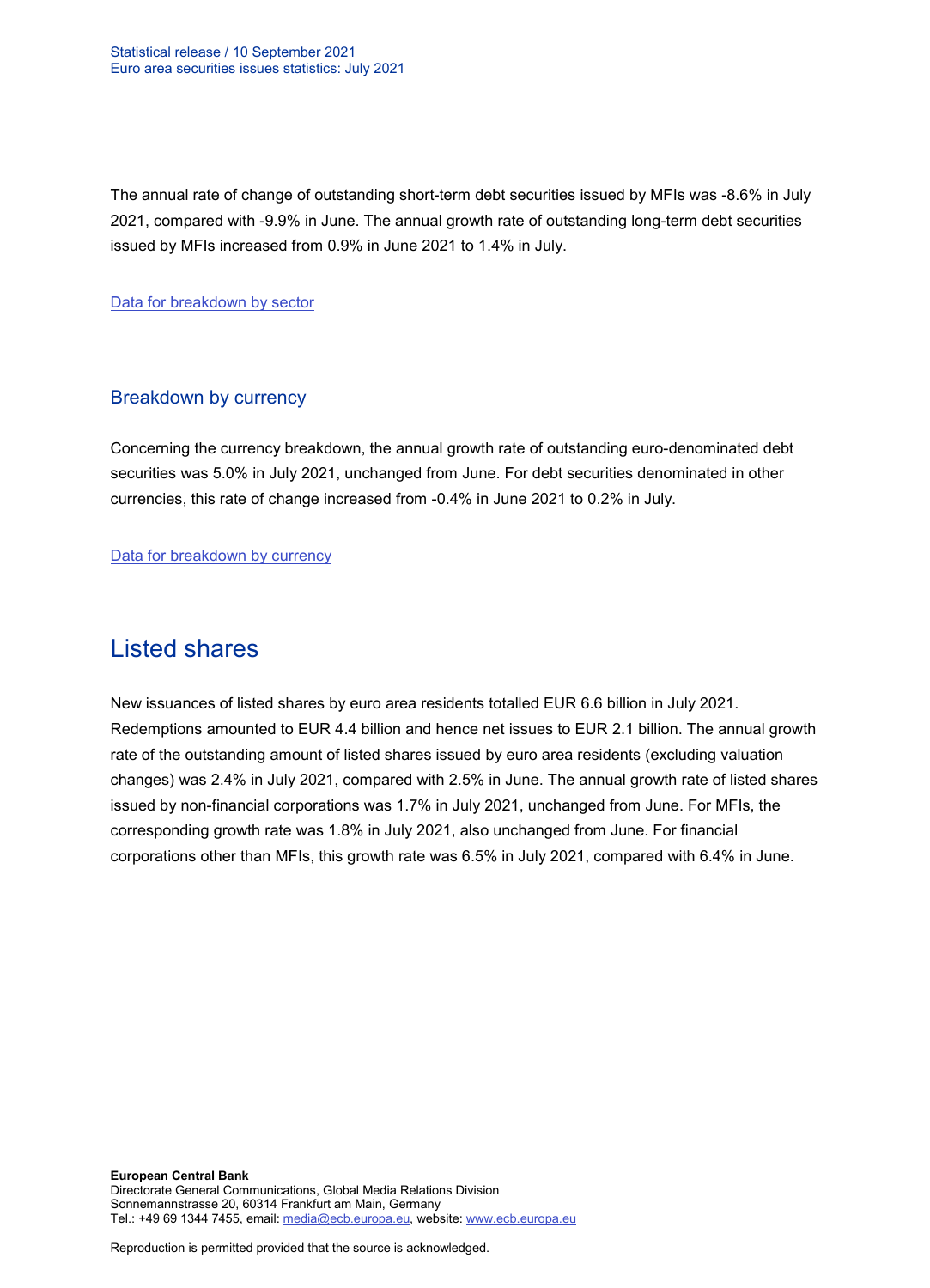# **Chart 2** Listed shares issued by euro area residents



The market value of the outstanding amount of listed shares issued by euro area residents totalled EUR 9,874.9 billion at the end of July 2021. Compared with EUR 7,436.2 billion at the end of July 2020, this represents an annual increase of 32.8% in the value of the stock of listed shares in July 2021, up from 30.4% in June.

# [Data for listed shares](http://sdw.ecb.europa.eu/browseSelection.do?type=series&q=SEC.M.I8.1000.F51100.M.2.Z01.E.Z%2cSEC.M.I8.1000.F51100.M.3.Z01.E.Z%2cSEC.M.I8.1000.F51100.M.4.Z01.E.Z%2cSEC.M.I8.1000.F51100.M.I.Z01.A.Z%2cSEC.M.I8.1100.F51100.M.I.Z01.A.Z%2cSEC.M.I8.1220.F51100.M.I.Z01.A.Z%2cSEC.M.I8.1235.F51100.M.I.Z01.A.Z%2cSEC.M.I8.1000.F51100.M.1.Z01.E.Z&node=SEARCHRESULTS&ec=&oc=&rc=&cv=&pb=&dc=&df=)

**For queries, please use the** [Statistical information request](https://ecb-registration.escb.eu/statistical-information) **form.**

### **Notes:**

- Unless otherwise indicated, data relate to non-seasonally adjusted statistics. In addition to the developments for July 2021, this statistical release incorporates minor revisions to the data for previous periods. The annual growth rates are based on financial transactions that occur when an institutional unit incurs or redeems liabilities, they are not affected by the impact of any other changes which do not arise from transactions.
- Hyperlinks in the main body of the statistical release and in annex tables lead to data that may change with subsequent releases as a result of revisions. Figures shown in annex tables are a snapshot of the data as at the time of the current release.
- The next statistical release on euro area securities issues will be published on 12 October 2021.

#### **European Central Bank**

Directorate General Communications, Global Media Relations Division Sonnemannstrasse 20, 60314 Frankfurt am Main, Germany Tel.: +49 69 1344 7455, email[: media@ecb.europa.eu,](mailto:media@ecb.europa.eu) website: www.ecb.europa.eu

Reproduction is permitted provided that the source is acknowledged.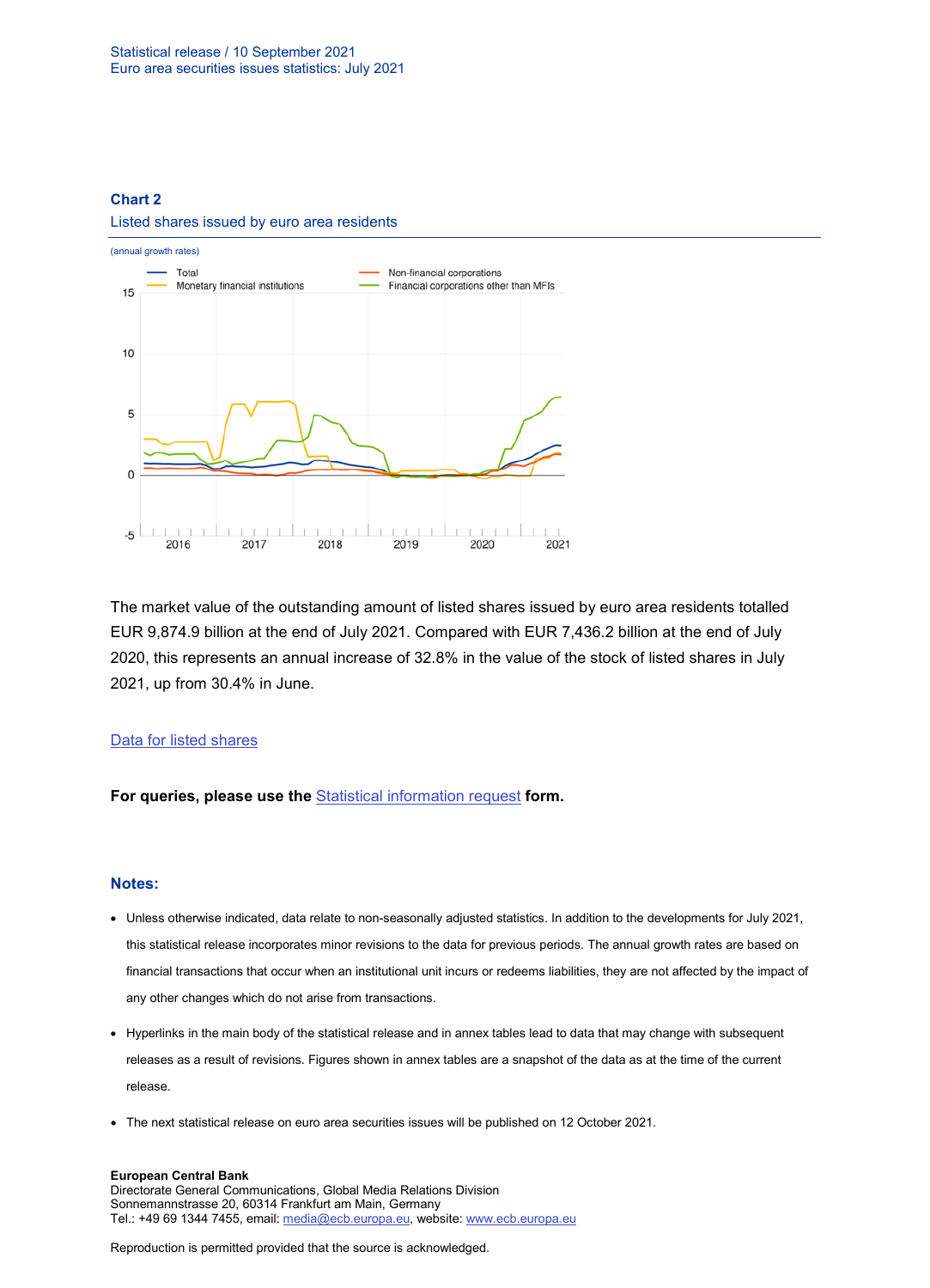### Table 1: Debt securities issued by euro area residents, by currency and original maturity 1) (EUR billions; nominal values)

|                          | Gross Redemp-<br><b>Net</b><br><b>Net</b><br>Amounts<br>outstand<br><b>issues</b><br>tions lissues <sup>3</sup><br><b>issues</b><br>ing |         |                          |       |         | Amounts<br>outstand-<br>ing | Gross<br><b>issues</b> | Redemp- | <b>Net</b><br>tions issues <sup>3</sup> | <b>Amounts</b><br>outstand-<br>ına | <b>Gross</b><br>issues | Redemp-<br>tions | <b>Net</b><br><b>issues</b> | Annual growth rates of outstanding amounts <sup>5)</sup> |            |                        |                        |            |              |             |              |             |              |              |         |
|--------------------------|-----------------------------------------------------------------------------------------------------------------------------------------|---------|--------------------------|-------|---------|-----------------------------|------------------------|---------|-----------------------------------------|------------------------------------|------------------------|------------------|-----------------------------|----------------------------------------------------------|------------|------------------------|------------------------|------------|--------------|-------------|--------------|-------------|--------------|--------------|---------|
|                          | <b>July 2020</b>                                                                                                                        |         | Aug. 2020 - July 2021 4) |       |         | <b>June 2021</b>            |                        |         | <b>July 2021</b>                        |                                    |                        |                  | 2019                        | 2020                                                     | 2020<br>Q3 | 2020<br>Q <sub>4</sub> | 2021<br>Q <sub>1</sub> | 2021<br>Q2 | 2021<br>Feb. | 2021<br>Mar | 2021<br>Apr. | 2021<br>Mav | 2021<br>June | 2021<br>July |         |
| Total<br>of which        | 18.777.3                                                                                                                                | 72.2    | 708.7                    | 641.2 | 67.5    | 19,550.5                    | 783.8                  | 658.5   | 125.3                                   | 19,635.2                           | 759.6                  | 670.6            | 89.0                        | 2.7                                                      | 5.9        | 7.6                    | 7.7                    | 7.5        | 6.1          | 7.5         | 8.3          | 6.8         | 5.3          | 4.2          | 4.3     |
| in euro                  | 16.282.5                                                                                                                                | 85.4    | 490.4                    | 423.2 | 67.2    | 16,987.9                    | 559.7                  | 442.7   | 117.0                                   | 17,064.5                           | 514.9                  | 429.0            | 85.9                        | 3.3                                                      | 6.8        | 8.9                    | 9.2                    | 8.9        | 7.0          | 8.9         | 9.4          | 7.7         | 6.2          | 5.0          | 5.0     |
| in other currencies      | 2.494.8                                                                                                                                 | $-13.3$ | 218.3                    | 217.9 | 0.3     | 2,562.6                     | 224.1                  | 215.8   | 8.3                                     | 2,570.8                            | 244.7                  | 241.6            | 3.1                         | $-0.5$                                                   | 0.5        | 0.0                    | $-0.5$                 | $-0.9$     | 0.8          | $-0.9$      | 1.3          | 1.7         | 0.1          | $-0.4$       | 0.2     |
| Short-term<br>of which   | 1.670.0                                                                                                                                 | 7.4     | 424.5                    | 436.9 | $-12.4$ | 1,537.8                     | 448.9                  | 453.2   | $-4.3$                                  | 1,526.3                            | 465.3                  | 470.9            | $-5.6$                      | 1.8                                                      | 15.5       | 22.1                   | 20.6                   | 15.2       | 1.6          | 12.7        | 15.3         | 6.4         | $-3.5$       | $-8.7$       | $-8.9$  |
| in euro                  | 1.200.7                                                                                                                                 | 15.2    | 246.5                    | 257.4 | $-10.9$ | 1,054.0                     | 264.0                  | 280.4   | $-16.5$                                 | 1,068.3                            | 273.3                  | 253.8            | 19.5                        | 3.6                                                      | 17.9       | 29.0                   | 27.3                   | 20.8       | $-0.1$       | 17.9        | 17.4         | 5.0         | $-5.8$       | $-11.4$      | $-10.9$ |
| in other currencies      | 469.3                                                                                                                                   | $-7.8$  | 178.1                    | 179.5 | $-1.4$  | 483.8                       | 184.9                  | 172.8   | 12.1                                    | 458.0                              | 192.0                  | 217.1            | $-25.1$                     | $-2.1$                                                   | 10.4       | 7.9                    | 7.2                    | 4.7        | 6.0          | 2.9         | 11.6         | 10.2        | 2.3          | 0.3          | $-3.4$  |
| Long-term 2)<br>of which | 17.107.4                                                                                                                                | 64.8    | 284.1                    | 204.3 | 79.9    | 18,012.7                    | 334.9                  | 205.3   | 129.6                                   | 18,108.9                           | 294.3                  | 199.7            | 94.6                        | 2.8                                                      | 5.1        | 6.3                    | 6.7                    | 6.8        | 6.5          | 7.0         | 7.7          | 6.9         | 6.2          | 5.5          | 5.6     |
| in euro                  | 15.081.8                                                                                                                                | 70.3    | 243.9                    | 165.8 | 78.1    | 15,933.9                    | 295.7                  | 162.3   | 133.4                                   | 15,996.2                           | 241.6                  | 175.1            | 66.4                        | 3.3                                                      | 6.1        | 7.5                    | 8.0                    | 8.2        | 7.5          | 8.3         | 8.9          | 7.8         | 7.1          | 6.3          | 6.2     |
| in other currencies      | 2.025.5                                                                                                                                 | $-5.5$  | 40.2                     | 38.5  | 1.7     | 2,078.9                     | 39.2                   | 43.0    | $-3.8$                                  | 2,112.8                            | 52.8                   | 24.5             | 28.2                        | $-0.1$                                                   | $-1.5$     | $-1.6$                 | $-2.2$                 | $-2.1$     | $-0.4$       | $-1.8$      | $-0.9$       | $-0.1$      | $-0.3$       | $-0.6$       | 1.0     |
| of which fixed rate      | 13.238.7                                                                                                                                | 68.3    | 198.9                    | 131.1 | 67.8    | 13.962.8                    | 244.1                  | 126.8   | 117.3                                   | 14.053.2                           | 209.3                  | 125.0            | 84.3                        | 3.6                                                      | 5.8        | 7.2                    | 7.4                    | 7.7        | 7.0          | 7.9         | 8.4          | 7.2         | 6.6          | 6.1          | 6.2     |
| in euro                  | 11.755.4                                                                                                                                | 73.9    | 168.9                    | 103.5 | 65.4    | 12,462.6                    | 215.0                  | 95.2    | 119.9                                   | 12,514.4                           | 162.0                  | 106.5            | 55.4                        | 4.2                                                      | 7.1        | 8.7                    | 9.0                    | 9.2        | 8.0          | 9.4         | 9.8          | 8.2         | 7.5          | 6.9          | 6.7     |
| in other currencies      | 1,483.2                                                                                                                                 | $-5.6$  | 30.0                     | 27.6  | 2.4     | 1,500.2                     | 29.1                   | 31.6    | $-2.6$                                  | 1,538.8                            | 47.3                   | 18.4             | 28.9                        | $-1.1$                                                   | $-2.6$     | $-3.0$                 | $-3.6$                 | $-3.2$     | $-0.4$       | $-2.8$      | $-1.3$       | $-0.3$      | $-0.2$       | $-0.3$       | 2.0     |
| of which variable rate   | 3.088.3                                                                                                                                 | $-21.5$ | 52.7                     | 51.6  | 1.1     | 3.146.2                     | 61.8                   | 44.8    | 17.0                                    | 3,134.9                            | 57.8                   | 64.7             | $-6.9$                      | $-2.4$                                                   | $-1.1$     | 0.0                    | $-0.4$                 | $-0.3$     | 0.7          | 0.2         | 0.6          | 1.1         | 0.5          | 0.0          | 0.4     |
| in euro                  | 2.722.0                                                                                                                                 | $-18.3$ | 47.6                     | 44.7  | 2.8     | 2,784.1                     | 55.5                   | 38.2    | 17.4                                    | 2.775.3                            | 55.4                   | 61.6             | $-6.3$                      | $-2.3$                                                   | $-0.6$     | 0.4                    | 0.2                    | 0.3        | 1.6          | 0.7         | 1.5          | 2.1         | 1.5          | 0.8          | 1.2     |
| in other currencies      | 366.3                                                                                                                                   | $-3.7$  | 5.1                      | 6.8   | $-1.7$  | 362.1                       | 6.3                    | 6.6     | $-0.3$                                  | 359.6                              | 2.5                    | 3.1              | $-0.6$                      | $-2.9$                                                   | $-4.3$     | $-3.2$                 | $-4.9$                 | -4.8       | $-6.0$       | $-3.9$      | $-5.7$       | $-5.7$      | $-6.2$       | $-6.2$       | $-5.6$  |

Source: ECB securities issues statistics.

1) "Short-term" debt securities comprise securities that have an original maturity of one year or less, even if they are issued under longer-term facilities. Debt securities with a longer original maturity, with optional m away, the latest of which is more than one year away, or with indefinite maturity dates are classified as "long-term".

2) The residual difference between total long-term debt securities and fixed and variable rate long-term debt securities consists of zero coupon bonds and revaluation effects.

3) As a full breakdown of net issues into gross issues and redemptions may not always be available for the period before November 2016, the difference between aggregated gross issues and redemptions may deviate from the ag

4) Monthly averages of the transactions during this period.

5) Annual growth rates are based on financial transactions that occur when an institutional unit incurs or redeems liabilities. The annual growth rates therefore exclude the impact of reclassifications, revaluations, excha not arise from transactions.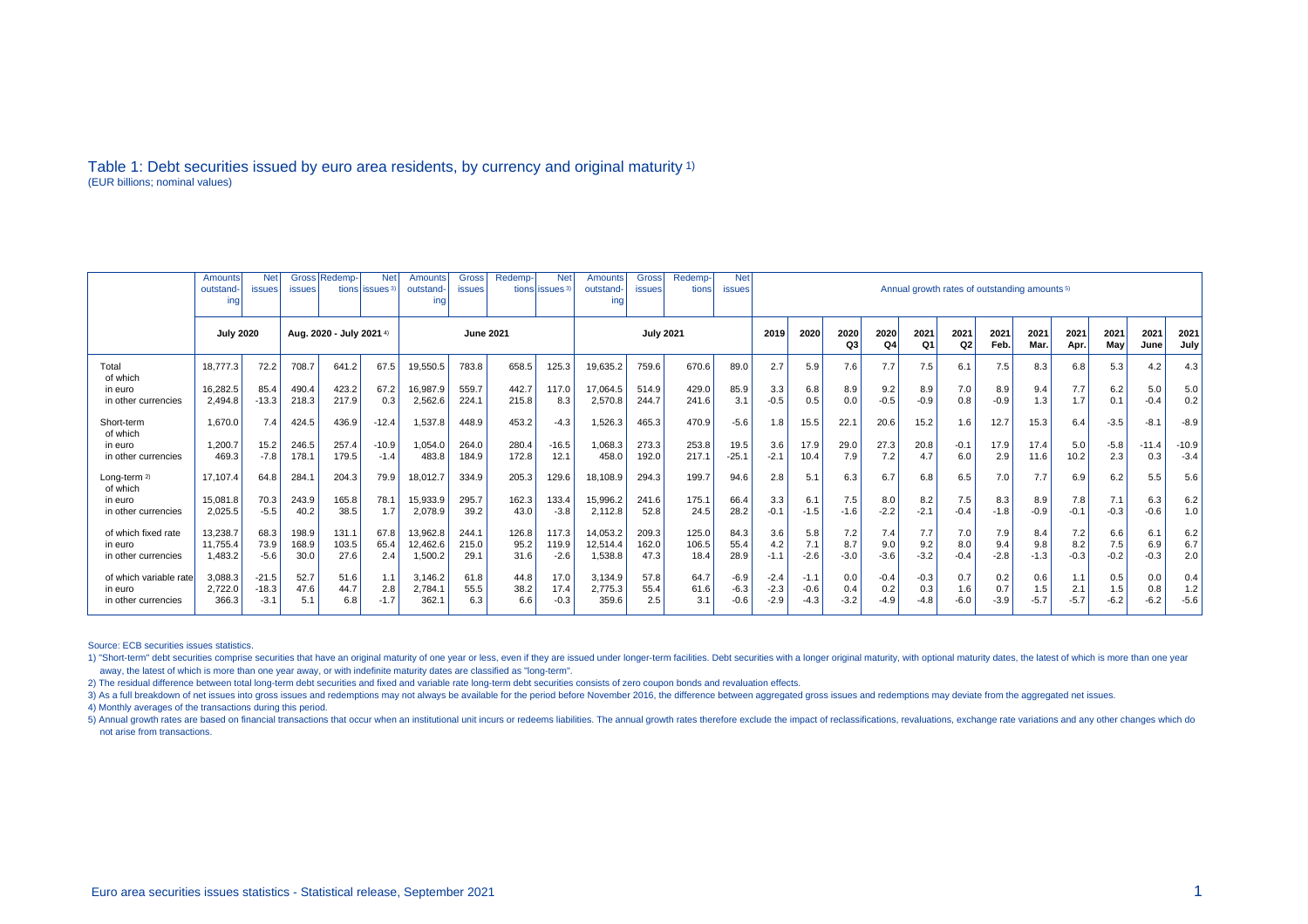|                                                                                         | Amounts<br>outstand<br>ing  | <b>Net</b><br>issues         | <b>Gross</b><br>issues  | Redemp-<br>tions         | <b>Net</b><br><i>issues</i> | Amounts<br>outstand<br>ing  | <b>Gross</b><br>issues  | Redemp<br>tions        | <b>Net</b><br>issues <sup>3</sup> | Amounts<br>outstand-<br>ing | <b>Gross</b><br>issues  | <b>Redemp</b><br>tions | <b>Net</b><br><b>issues</b> | Annual growth rates of outstanding amounts <sup>5)</sup> |                      |                      |                        |                        |                      |                          |                        |                        |                        |                        |                         |
|-----------------------------------------------------------------------------------------|-----------------------------|------------------------------|-------------------------|--------------------------|-----------------------------|-----------------------------|-------------------------|------------------------|-----------------------------------|-----------------------------|-------------------------|------------------------|-----------------------------|----------------------------------------------------------|----------------------|----------------------|------------------------|------------------------|----------------------|--------------------------|------------------------|------------------------|------------------------|------------------------|-------------------------|
|                                                                                         | <b>July 2020</b>            |                              |                         | Aug. 2020 - July 2021 4) |                             | <b>June 2021</b>            |                         |                        | <b>July 2021</b>                  |                             |                         |                        | 2019                        | 2020                                                     | 2020<br>Q3           | 2020<br>Q4           | 2021<br>Q <sub>1</sub> | 2021<br>Q2             | 2021<br>Feb.         | 2021<br><b>Mar</b>       | 2021<br>Apr.           | 2021<br>May            | 2021<br>June           | 2021<br>July           |                         |
| Total                                                                                   | 18.777.3                    | 72.2                         | 708.7                   | 641.2                    | 67.5                        | 19.550.5                    | 783.8                   | 658.5                  | 125.3                             | 19.635.2                    | 759.6                   | 670.6                  | 89.0                        | 2.7                                                      | 5.9                  | 7.6                  | 7.7                    | 7.5                    | 6.1                  | 7.5                      | 8.3                    | 6.8                    | 5.3                    | 4.2                    | 4.3                     |
| <b>MFIs</b><br>Short-term<br>Long-term<br>of which                                      | 4,449.2<br>514.4<br>3.934.9 | $-20.7$<br>$-13.4$<br>$-7.3$ | 256.9<br>197.8<br>59.1  | 256.0<br>201.5<br>54.5   | 0.9<br>$-3.7$<br>4.6        | 4,449.6<br>481.5<br>3,968.1 | 290.1<br>216.5<br>73.6  | 268.5<br>204.5<br>64.0 | 21.6<br>12.0<br>9.6               | 4,460.6<br>477.4<br>3,983.1 | 280.7<br>223.5<br>57.3  | 271.0<br>228.2<br>42.8 | 9.7<br>$-4.8$<br>14.5       | 3.7<br>5.1<br>3.5                                        | 3.0<br>$-5.3$<br>4.3 | 3.2<br>$-9.8$<br>5.2 | 2.1<br>$-11.9$<br>4.2  | 0.6<br>$-15.3$<br>3.0  | 0.6<br>$-9.2$<br>2.0 | $-0.3$<br>$-18.6$<br>2.6 | 2.2<br>$-10.4$<br>4.0  | 0.9<br>$-7.6$<br>2.0   | 0.1<br>$-9.6$<br>1.4   | -0.4<br>$-9.9$<br>0.9  | 0.3<br>$-8.6$<br>1.4    |
| Fixed rate<br>Variable rate                                                             | 2,910.1<br>901.6            | 9.5<br>$-15.4$               | 40.6<br>14.6            | 35.2<br>15.8             | 5.3<br>$-1.3$               | 2,935.2<br>903.9            | 47.7<br>22.3            | 41.9<br>17.3           | 5.8<br>5.0                        | 2,949.4<br>904.4            | 37.5<br>16.3            | 23.8<br>15.9           | 13.7<br>0.4                 | 6.1<br>$-2.2$                                            | 7.2<br>$-2.5$        | 7.9<br>$-0.7$        | 6.5<br>$-1.7$          | 4.7<br>$-2.0$          | 3.1<br>$-1.9$        | 4.0<br>$-2.1$            | 5.1<br>0.6             | 3.2<br>$-2.1$          | 2.4<br>$-2.0$          | 2.1<br>$-3.4$          | 2.2<br>$-1.7$           |
| Non-MFI corporations<br>of which                                                        | 4,885.9                     | 24.8                         | 182.7                   | 167.4                    | 15.3                        | 5,030.5                     | 199.1                   | 177.5                  | 21.5                              | 5,069.4                     | 191.1                   | 149.2                  | 41.8                        | 3.4                                                      | 5.7                  | 6.5                  | 5.8                    | 4.8                    | 4.5                  | 5.1                      | 5.5                    | 4.8                    | 4.3                    | 3.4                    | 3.8                     |
| <b>Financial corporations</b><br>other than MFIs<br>Short-term<br>Long-term<br>of which | 3.319.1<br>159.5<br>3,159.6 | 2.6<br>$-9.7$<br>12.3        | 126.9<br>49.4<br>77.5   | 116.4<br>50.0<br>66.5    | 10.4<br>$-0.5$<br>11.0      | 3,438.0<br>147.0<br>3,291.0 | 136.6<br>55.2<br>81.4   | 115.2<br>55.9<br>59.2  | 21.4<br>$-0.8$<br>22.2            | 3.464.4<br>137.0<br>3,327.3 | 134.9<br>43.4<br>91.5   | 108.7<br>47.7<br>61.0  | 26.2<br>$-4.3$<br>30.5      | 2.9<br>2.4<br>2.9                                        | 4.1<br>$-5.1$<br>4.6 | 4.4<br>$-9.2$<br>5.1 | 3.3<br>$-9.9$<br>4.0   | 2.2<br>$-7.3$<br>2.7   | 3.4<br>-4.9<br>3.8   | 2.8<br>$-6.5$<br>3.3     | 2.9<br>$-4.4$<br>3.3   | 3.4<br>$-5.3$<br>3.8   | 3.8<br>$-3.9$<br>4.2   | 3.1<br>$-6.4$<br>3.6   | 3.8<br>$-4.3$<br>4.2    |
| <b>Fixed rate</b><br>Variable rate                                                      | 1.653.3<br>1,256.5          | 5.6<br>0.6                   | 36.0<br>27.4            | 29.1<br>27.5             | 6.9<br>$-0.1$               | 1,723.9<br>1,260.8          | 42.6<br>28.4            | 25.4<br>23.2           | 17.2<br>5.2                       | 1.770.2<br>1,250.9          | 56.1<br>29.0            | 20.1<br>34.4           | 35.9<br>$-5.4$              | 6.7<br>$-4.0$                                            | 5.0<br>0.4           | 5.0<br>1.6           | 2.5<br>0.2             | 1.0<br>$-0.1$          | 2.7<br>1.0           | 1.3<br>1.2               | 2.0<br>0.3             | 2.4<br>1.3             | 3.1<br>1.3             | 3.1<br>0.4             | 5.0<br>$-0.1$           |
| Non-financia<br>corporations<br>Short-term<br>Long-term<br>of which                     | 1,566.7<br>121.7<br>1,445.0 | 22.2<br>2.6<br>19.6          | 55.8<br>35.5<br>20.4    | 51.0<br>37.3<br>13.7     | 4.9<br>$-1.8$<br>6.6        | 1,592.5<br>90.2<br>1,502.3  | 62.5<br>33.6<br>28.9    | 62.4<br>43.2<br>19.1   | 0.1<br>-9.6<br>9.7                | 1,605.0<br>99.6<br>1,505.5  | 56.2<br>39.3<br>16.9    | 40.6<br>28.9<br>11.7   | 15.6<br>10.4<br>5.2         | 4.5<br>14.6<br>3.8                                       | 9.5<br>7.6<br>9.6    | 11.9<br>6.4<br>12.4  | 12.0<br>7.1<br>12.4    | 11.5<br>$-2.8$<br>12.7 | 7.2<br>-18.8<br>9.4  | 10.8<br>$-4.9$<br>12.1   | 11.9<br>$-8.5$<br>13.5 | 8.2<br>$-16.1$<br>10.3 | 5.4<br>$-22.8$<br>8.1  | 4.2<br>$-24.4$<br>6.7  | 3.8<br>$-17.5$<br>5.6   |
| Fixed rate<br>Variable rate                                                             | 1.319.2<br>103.1            | 18.8<br>0.9                  | 16.9<br>2.3             | 11.8<br>1.5              | 5.1<br>0.8                  | 1,356.3<br>111.8            | 24.1<br>3.2             | 16.0<br>2.2            | 8.1<br>1.0                        | 1,359.5<br>111.9            | 14.5<br>2.4             | 9.2<br>2.3             | 5.3<br>0.1                  | 4.7<br>$-3.5$                                            | 10.9<br>$-3.1$       | 14.2<br>$-5.7$       | 13.6<br>$-1.3$         | 13.3<br>2.5            | 9.0<br>7.7           | 12.7<br>1.2              | 13.6<br>6.3            | 10.0<br>6.1            | 7.4<br>8.9             | 5.8<br>10.0            | 4.7<br>9.1              |
| General government<br>of which                                                          | 9,442.2                     | 68.1                         | 269.1                   | 217.8                    | 51.3                        | 10,070.4                    | 294.6                   | 212.4                  | 82.2                              | 10,105.2                    | 287.8                   | 250.4                  | 37.5                        | 1.9                                                      | 7.5                  | 10.5                 | 11.9                   | 12.6                   | 9.7                  | 12.9                     | 13.0                   | 11.0                   | 8.4                    | 6.9                    | 6.5                     |
| Central government<br>Short-term<br>Long-term<br>of which                               | 8.621.3<br>728.1<br>7.893.1 | 71.6<br>32.3<br>39.4         | 214.3<br>102.8<br>111.6 | 169.9<br>107.2<br>62.7   | 44.4<br>$-4.5$<br>48.9      | 9.166.2<br>693.6<br>8,472.7 | 240.5<br>104.8<br>135.7 | 161.4<br>104.4<br>57.0 | 79.1<br>0.3<br>78.7               | 9.201.5<br>687.8<br>8.513.7 | 227.5<br>108.7<br>118.8 | 189.6<br>114.5<br>75.1 | 37.9<br>$-5.8$<br>43.7      | 2.0<br>-4.7<br>2.4                                       | 6.8<br>41.9<br>4.8   | 9.6<br>66.3<br>6.3   | 10.8<br>68.0<br>7.5    | 11.5<br>61.2<br>8.6    | 9.1<br>17.0<br>8.5   | 11.8<br>61.2<br>9.0      | 11.9<br>53.2<br>9.3    | 10.2<br>25.3<br>9.1    | 8.1<br>6.9<br>8.2      | 6.6<br>$-2.1$<br>7.4   | 6.2<br>$-7.3$<br>7.4    |
| Fixed rate<br>Variable rate                                                             | 6,761.8<br>748.5            | 30.7<br>$-4.7$               | 90.3<br>8.0             | 49.7<br>5.0              | 40.6<br>2.9                 | 7,239.0<br>801.2            | 114.8<br>7.5            | 39.2<br>0.6            | 75.6<br>6.9                       | 7,261.2<br>803.1            | 92.3<br>9.4             | 67.3<br>7.6            | 25.0<br>1.8                 | 1.4<br>1.6                                               | 4.3<br>$-0.1$        | 6.0<br>0.2           | 7.0<br>2.0             | 8.4<br>2.7             | 8.2<br>3.9           | 8.9<br>3.0               | 9.1<br>2.4             | 8.4<br>6.0             | 7.9<br>2.8             | 7.3<br>3.7             | 7.2<br>4.6              |
| Other genera<br>government<br>Short-term<br>Long-term<br>of which                       | 821.0<br>146.2<br>674.7     | $-3.6$<br>$-4.4$<br>0.8      | 54.7<br>39.1<br>15.6    | 47.9<br>41.0<br>6.9      | 6.8<br>$-1.9$<br>8.7        | 904.1<br>125.5<br>778.6     | 54.1<br>38.8<br>15.3    | 51.0<br>45.1<br>5.8    | 3.1<br>$-6.3$<br>9.4              | 903.7<br>124.4<br>779.3     | 60.3<br>50.5<br>9.9     | 60.8<br>51.6<br>9.2    | $-0.4$<br>$-1.1$<br>0.7     | 0.4<br>$-2.5$<br>0.7                                     | 14.5<br>101.7<br>6.2 | 19.5<br>146.2<br>7.5 | 23.8<br>107.6<br>14.9  | 25.0<br>75.0<br>19.1   | 16.0<br>7.3<br>17.6  | 25.1<br>68.4<br>20.0     | 24.5<br>52.0<br>20.7   | 19.5<br>26.0<br>18.3   | 12.2<br>$-7.4$<br>16.4 | 9.6<br>$-16.9$<br>15.5 | 10.0<br>$-15.2$<br>15.5 |
| Fixed rate<br>Variable rate                                                             | 594.3<br>78.7               | 3.8<br>$-2.9$                | 15.1<br>0.5             | 5.2<br>1.7               | 9.9<br>$-1.2$               | 708.5<br>68.4               | 14.8<br>0.4             | 4.4<br>1.5             | 10.4<br>$-1.0$                    | 712.9<br>64.6               | 9.0<br>0.9              | 4.5<br>4.6             | 4.5<br>-3.7                 | 3.1<br>$-11.0$                                           | 9.3<br>$-12.4$       | 10.4<br>$-11.3$      | 19.5<br>$-14.0$        | 24.5<br>$-15.7$        | 22.3<br>$-15.7$      | 25.6<br>$-16.7$          | 26.3<br>$-16.3$        | 23.2<br>$-15.5$        | 20.7<br>$-15.2$        | 19.9<br>$-16.3$        | 19.9<br>$-17.9$         |

## Table 2: Debt securities issued by euro area residents in all currencies, by issuing sector 1) and maturity 2) (EUR billions; nominal values)

Source: ECB securities issues statistics.

1) Corresponding ESA 2010 sector codes: "MFIs" (including the Eurosystem) comprises the ECB and the national central banks of the euro area (S.121), as well as deposit-taking corporations except the central bank (S.122); " comprises other financial intermediaries, except insurance corporations and pension funds (S.125), financial auxiliaries (S.126), captive financial institutions and money lenders (S.127) and insurance corporations (S.128); "central government" (S.1311); "other general government" comprises state government (S.1312), local government (S.1313) and social security funds (S.1314).

2) The residual difference between total long-term debt securities and fixed and variable rate long-term debt securities consists of zero coupon bonds and revaluation effects.

3) As a full breakdown of net issues into gross issues and redemptions may not always be available for the period before November 2016, the difference between aggregated gross issues and redemptions may deviate from the ag

4) Monthly averages of the transactions during this period.

5) Annual growth rates are based on financial transactions that occur when an institutional unit incurs or redeems liabilities. The annual growth rates therefore exclude the impact of reclassifications, revaluations, excha do not arise from transactions.